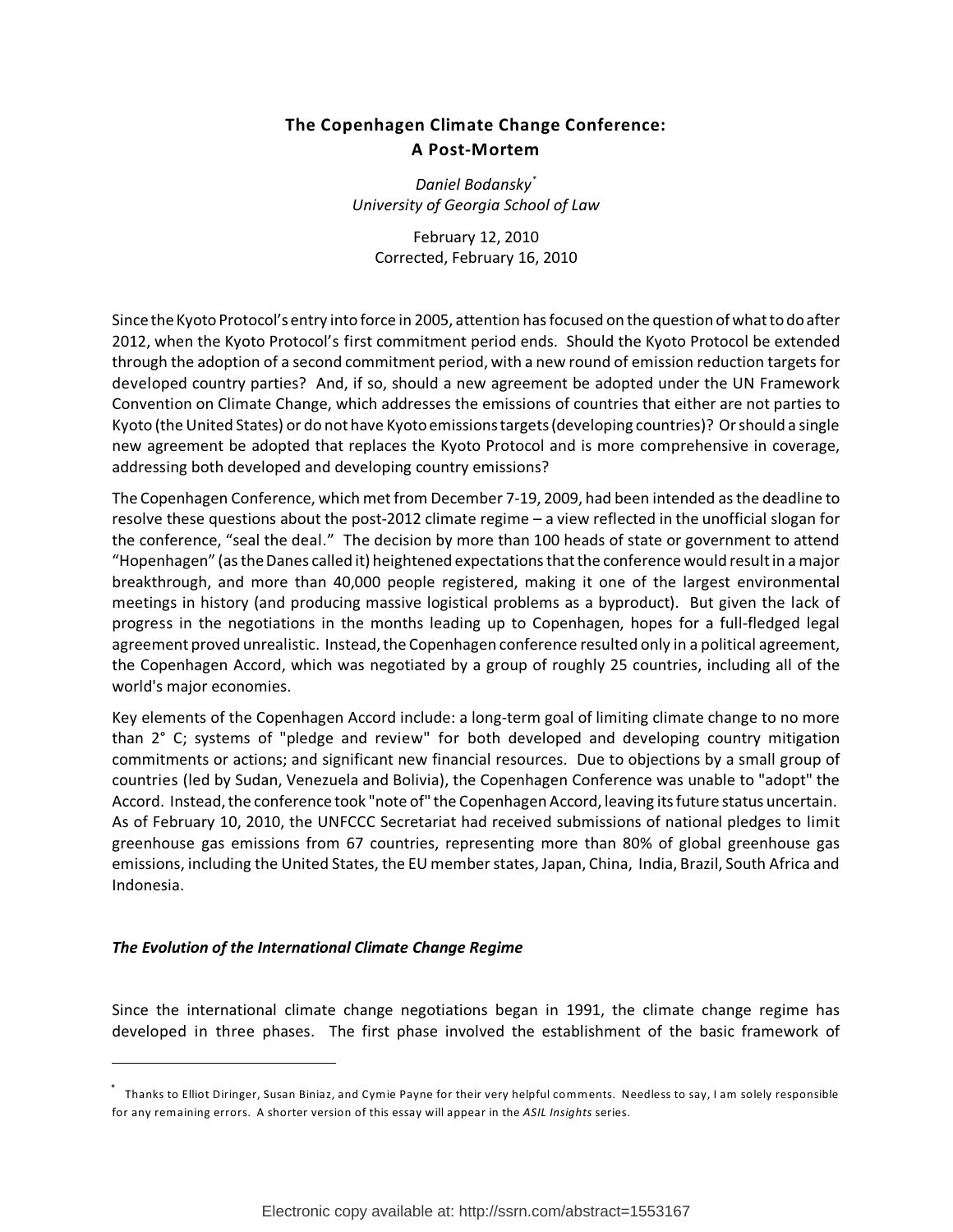governance, set forth in the UN Framework Convention on Climate Change (UNFCCC), which was adopted in 1992 and entered into force two years later. The second phase, running from 1995 to 2001, involved the negotiation and elaboration of the Kyoto Protocol, which sets forth quantitative emission reduction targets for developed (Annex I) countries through 2012, and establishes market-based mechanisms (including emissions trading) for achieving those targets. The current phase – which the Copenhagen Conference had been intended to conclude – addresses the post-2012 period, after the Kyoto Protocol's first commitment period ends.

In many respects, the climate change issue has come a long way since it first emerged in the mid-1980s. Climate change science has become much more robust, the recent "Climate-gate" kerfuffles notwithstanding. The business community has become more positively engaged and a significant carbon market has emerged. Above all,most of the world's major economies have either adopted, or are seriously considering, significant domestic policies to reduce their greenhouse (GHG) emissions. The European Union has already established an emissions trading system, and has pledged to reduce its emissions by 20% from 1990 levels by 2020 (and by 30% as part of a global and comprehensive agreement for the post-2012 period in which other developed countries undertake comparable efforts). The US House of Representatives has passed a domestic climate bill that would reduce US emissions by roughly 17% below 2005 levels by 2020 (although the prospects for the Senate following suit are uncertain at best). And China and India have both adopted carbon intensity targets – in the case of China, toreduce its emissions per unit GDP by 40-45% from 2005 levels by 2020, and in the case of India, by 20-25%.

Given these domestic developments, the prospects for Copenhagen might have seemed good. But capturing these national policies in an international agreement has proven extremely difficult. One obstacle to progress has been the continuing uncertainty about whether the United States will undertake serious action to curb its emissions. Another is the fact that the Copenhagen negotiations have, for the first time, given serious attention to developing country emissions, which already represent more than half of global GHG emissions and will account for most of the emissions increases between now and 2050.

The focus on developing country emissions in the Copenhagen processrepresents a major reorientation of the climate change negotiations. During the first decade of the climate change regime, from the initiation of negotiations in 1991 through the adoption of the Marrakesh Accords in 2001, the negotiating process focused almost exclusivelyonemissions reductions by developed countries. Although the US fitfully pushed toaddressthe question of "developing country participation," the 1995 Berlin Mandate,which launched the Kyoto Protocol negotiations, effectively took this issue off the table by specifically excluding any new commitments for non-Annex I countries. Even after the Kyoto Protocol was adopted in 1997, the same pattern continued for an additional four years, through 2001, when the Marrakesh conference adopted the detailed rulebook for implementing Kyoto. Although developing countries participated actively, the primary axis of the negotiations was the split among developed countries between the European Union and the United States – the EU pushing for strong emission reduction targets, implemented primarily through domestic measures, and the US (together with its "Umbrella Group" allies such as Australia and Japan) pushing for the unrestricted use of market-based mechanisms, including emissions trading.

The more recent phase in the climate negotiations, which began after Marrakesh, has shifted the primary axis in the negotiations from EU-US to developed-developing. The new negotiating dynamic was initially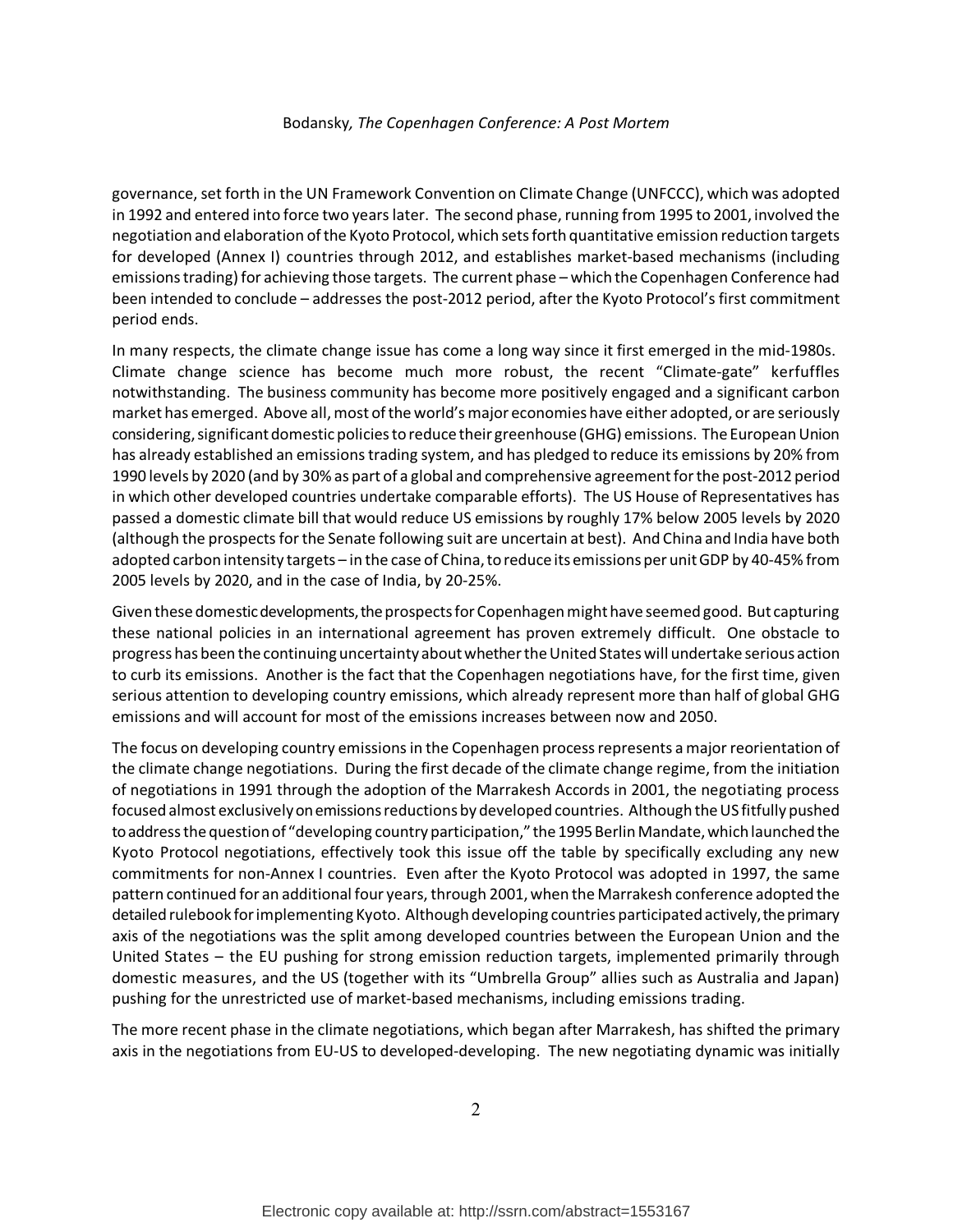obscured by the Bush Administration's rejection of the Kyoto Protocol, and its unwillingnessto discuss any alternative architecture, which put the negotiations in a holding pattern for a number of years. But when the negotiating process began to emerge from its deep freeze, the shift in the negotiating dynamic became apparent, and the developed-developing country divide moved to center stage at the Bali conference in 2007.

Although the US-EU negotiations were always difficult – even during the Clinton Administration when one might have thought that the policy differences would be less significant – the split between the US and EU pales in comparison to the gulf between developed and developing countries. On one side, developed countries insist that the post-2012 regime address the emissions of all of the major economies, developing as well as developed. On the other side, developing countries continue to argue, as they have done since the negotiations first began back in 1991, that they are not historically responsible for the climate change problem, have less capacity to respond, and hence should not be expected to undertake specific international emissions reduction commitments.

## *The Copenhagen Process and the Question of Legal Form*

The negotiations on a post-2012 climate regime have proceeded over the past several years in two tracks, one to negotiate amendments to the Kyoto Protocol, including a second round of emission targets for developed country parties; the other to develop an "agreed outcome" under the UNFCCC. The Kyoto track, conducted in the Ad Hoc Working Group on Further Commitments for Annex I Parties under the Kyoto Protocol (AWG-KP), was initiated in 2005, and does not include the United States. The Convention track was launched two years later by the Bali Action Plan, which established the Ad Hoc Working Group on Long-Term Cooperative Action under the Convention (AWG-LCA), with the mandate to develop a comprehensive outcome, including a shared long-term vision, mitigation commitments or actions by developed countries, nationally appropriate mitigation actions (NAMAs) by developing countries, financial arrangements, measures to address adaptation and technology transfer, and a system for measurement, reporting and verification (MRV).

The two-track structure of the negotiating process has raised two related questions. First, should the negotiations result in two outcomes, one under the Kyoto Protocol and the other under the UNFCCC, or a single outcome that brings together the two tracks? Second, should the outcome or outcomes be legal in nature? The countries with Kyoto emission targets (including the EU member states, Japan, Canada, and Australia) are generally unwilling to accept a new round of emission targets under Kyoto for the post-2012 period unless the other major emitters (including the United States and China) accept legal commitments as well, and their expressed preference is for a single new comprehensive legal agreement that would replace Kyoto. The US has a similar position: it has proposed the negotiation of a single binding agreement thatwould address both developed and developing country emissions, although it has specifically said that such an agreement could live alongside a post-2012 Kyoto agreement. On the other side, developing countries are united in opposing a one track approach, and repeatedly insisted at the Copenhagen Conference that the Kyoto track receive equal attention – and make equal progress – as the Convention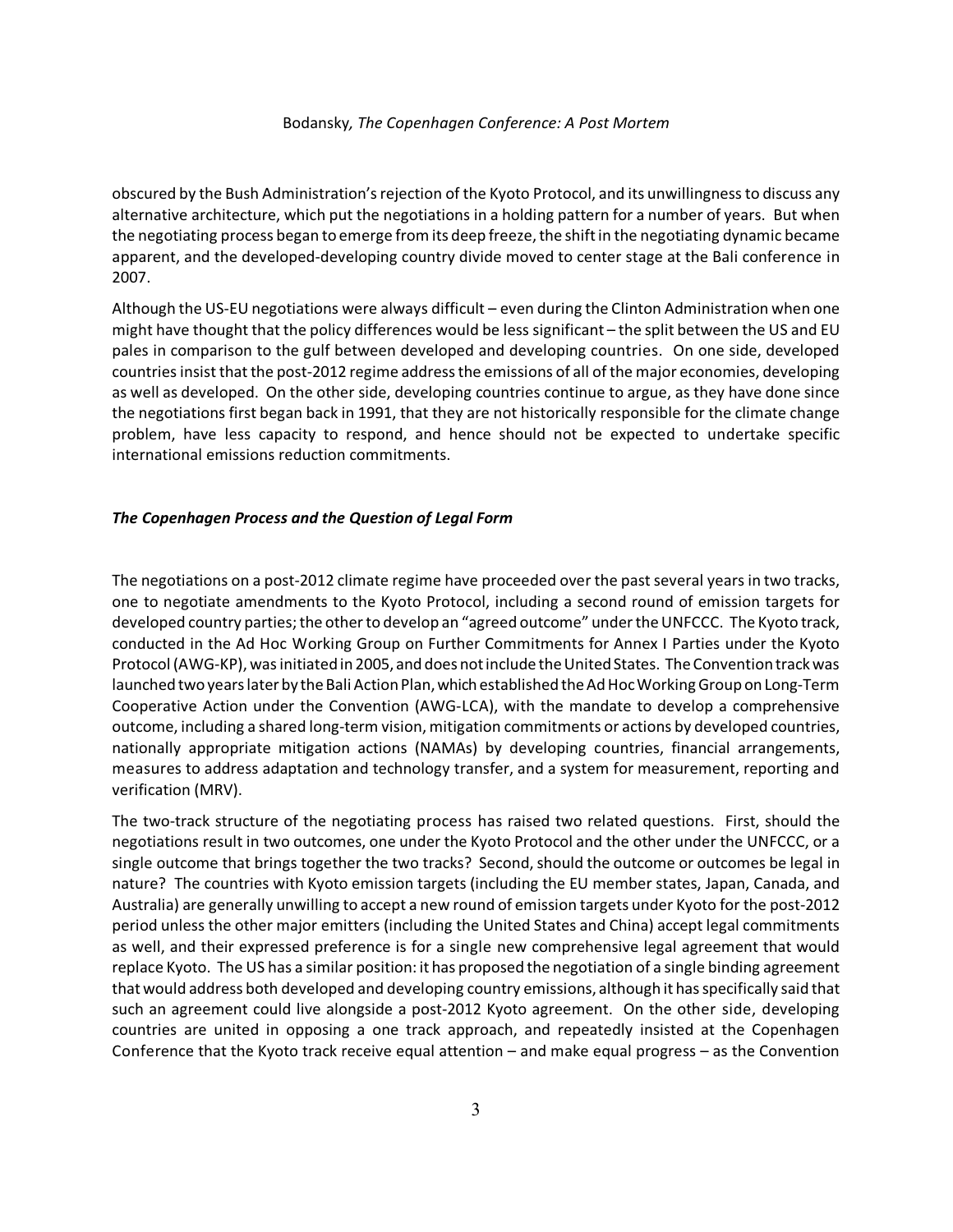track. Having succeeded during the Kyoto process in establishing what amounts to a firewall between Annex I and non-Annex I parties, they are unwilling to give that up now, by replacing Kyoto with a new legal instrument. But developing countries differ in their views about the outcome of the Convention track. India and China have insisted that developed country parties agree to a second commitment period under Kyoto, but have opposed the adoption of a new legal agreement addressing their own emissions. In contrast, other developing countries (including the small island states) support, as a complement to Kyoto, the negotiation of a new legal agreement that would be more comprehensive in coverage, including the United States and major developing countries such as China, India, and Brazil.

### *The Copenhagen Conference*

Under the terms of the Bali Action Plan, the negotiation by the AWG-LCA of a post-2012 climate change regime was supposed to conclude in 2009 at the Copenhagen Conference of the Parties (COP).<sup>1</sup> This deadline created enormously high expectations for Copenhagen – much higher than for any previous COP except perhaps Kyoto. Reflecting its anticipated importance, the meeting was held at a much higher level than usual. Typically, the ministerial segment of a COP comprises only the last day or two of the meeting, but in Copenhagen, the ministerial segment occupied the entire second week and the last two days of the conference were held at the head of state/government level.

In preparation for Copenhagen, the two AWGs met five times in 2009, three times in Bonn and once each in Bangkok and Barcelona. But despite the call by the COP at its 2008 meeting in Poznan for the AWGs to shift into "full negotiating mode," states instead simply restated their positions at meeting after meeting. As a result, states made little progress in narrowing their differences and the 150+ page texts going into Copenhagen were heavily bracketed, making agreement in Copenhagen almost impossible. At the final preparatory meeting in November, both the UNFCCC Executive Secretary and the chair of the AWG-LCA acknowledged what many had been saying throughout the year, namely, that Copenhagen would be able to produce, at best, a political agreement, rather than a full-fledged legal instrument.

During the first week and a half of the Copenhagen conference, negotiations continued in the two AWGs, making little progress. Attempts by the Danish president of the conference to organize a smaller group to address the core issues were strongly resisted by developing countries, who claimed that meetings of a smaller group would be undemocratic and illegitimate. Instead, they insisted that negotiations continue on the basis of the heavily bracketed texts that had emerged in the AWGs over the past two years, in "contact groups" open to all parties.

As a result of these procedural roadblocks, serious negotiations did not begin until nearly the last day of the meeting,when heads of state arrived and began negotiating in a much smallergroup. Reportedly, 29 parties were involved, including the United States, the European Union (represented by Sweden as President and the European Commission), China, India, Brazil, South Africa, the UK, France, Germany, Denmark, Australia,

 $^{\rm 1}\,$  Although the AWG-KP does not have a specific deadline, Copenhagen served as an informal deadline for its work as well.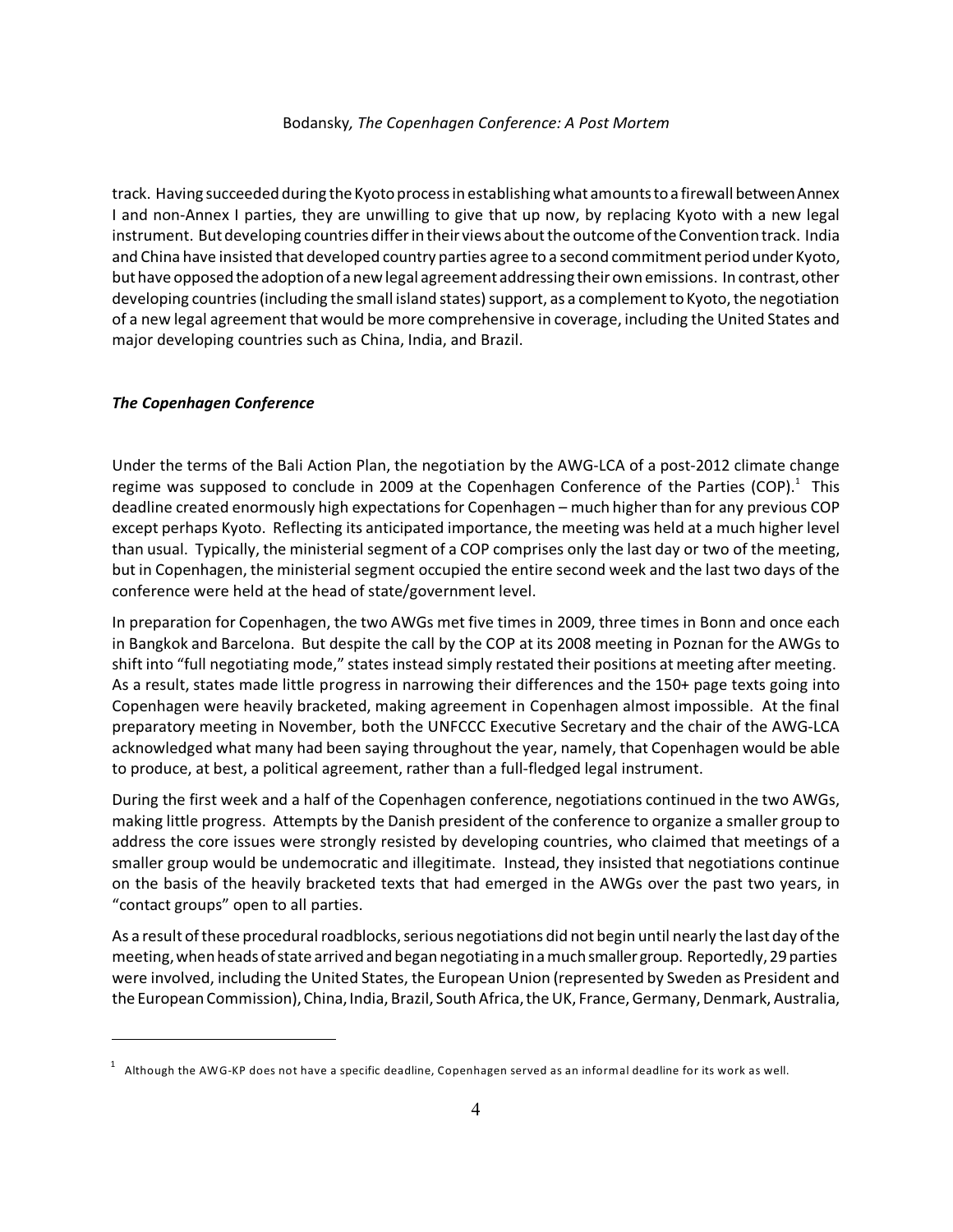Canada, Japan, Russia, Grenada (on behalf of AOSIS), Ethiopia (on behalf of the African Union), Lesotho (for the least developed countries), Papua Guinea (for the Coalition of Rainforest Countries), Saudi Arabia (for OPEC countries), Sudan (for the G-77), Algeria, Bangladesh, Colombia, Gabon, Indonesia, the Maldives, Saudi Arabia, the Republic of Korea, and Mexico. The breakthrough finally came on Friday afternoon in an even smaller meeting between President Obama, Chinese Premier Wen Jiabao, Indian Prime Minister Singh, Brazilian President Lula, and South African President Zuma, and President Obama publicly announced the broad outlines of the Copenhagen Accord at a press conference before departing on Friday evening.

# *The Copenhagen Accord*

The Copenhagen Accord is a political rather than a legal document, negotiated by a group of about 25 heads of state, heads of government, ministers, and other heads of delegations. It is very brief – only about two and a half pages long – and leaves many details to be filled in later.

Key elements of the Accord include the following:

*Shared vision* – The UNFCCC defines the climate regime's objective as the prevention of "dangerous anthropogenic interference with the climate system,"<sup>2</sup> but does not further define what level of emissions or concentrations this entails. So a major element of the Bali Action Plan was to establish "a shared vision for long-term cooperative action, including a long-term global goal for emission reductions." Proposals for <sup>3</sup> a long-term objective include:

- An upper bound on global temperature increase of 1.5 or 2° Celsius.
- ! An upper bound on atmospheric concentrations of greenhouse gases of 350 or 450 parts per million (ppm). (By way of comparison, the current concentration of CO<sub>2</sub> is about 390 ppm.)
- ! A long-term goal to reduce global emissions by 50% by 2050 (the so-called "50 by 50" target, which the G-8 has endorsed).
- ! A target date for the peaking of global emissions (and possibly also dates for the peaking of developed and developing country emissions).

In Copenhagen, developing countries strongly objected to setting a date for the peaking of their emissions, and also resisted adopting a global emissions goal or a greenhouse gas concentration target because of the implications these would have for their own emissions. (Although developed countries have pledged to reduce their emissions by 80% by 2050, the 50 by 50 goal would still require developing country emissions to peak and begin todecline prior to 2050.) In the end, states could agree only that "deep cuts" in emissions are necessary, with a view to limiting the increase in global temperature to no more than  $2^{\circ}$  C (para. 2). In

 $2$  UNFCCC art. 2.

 $^3$  Bali Action Plan, para. 1(a).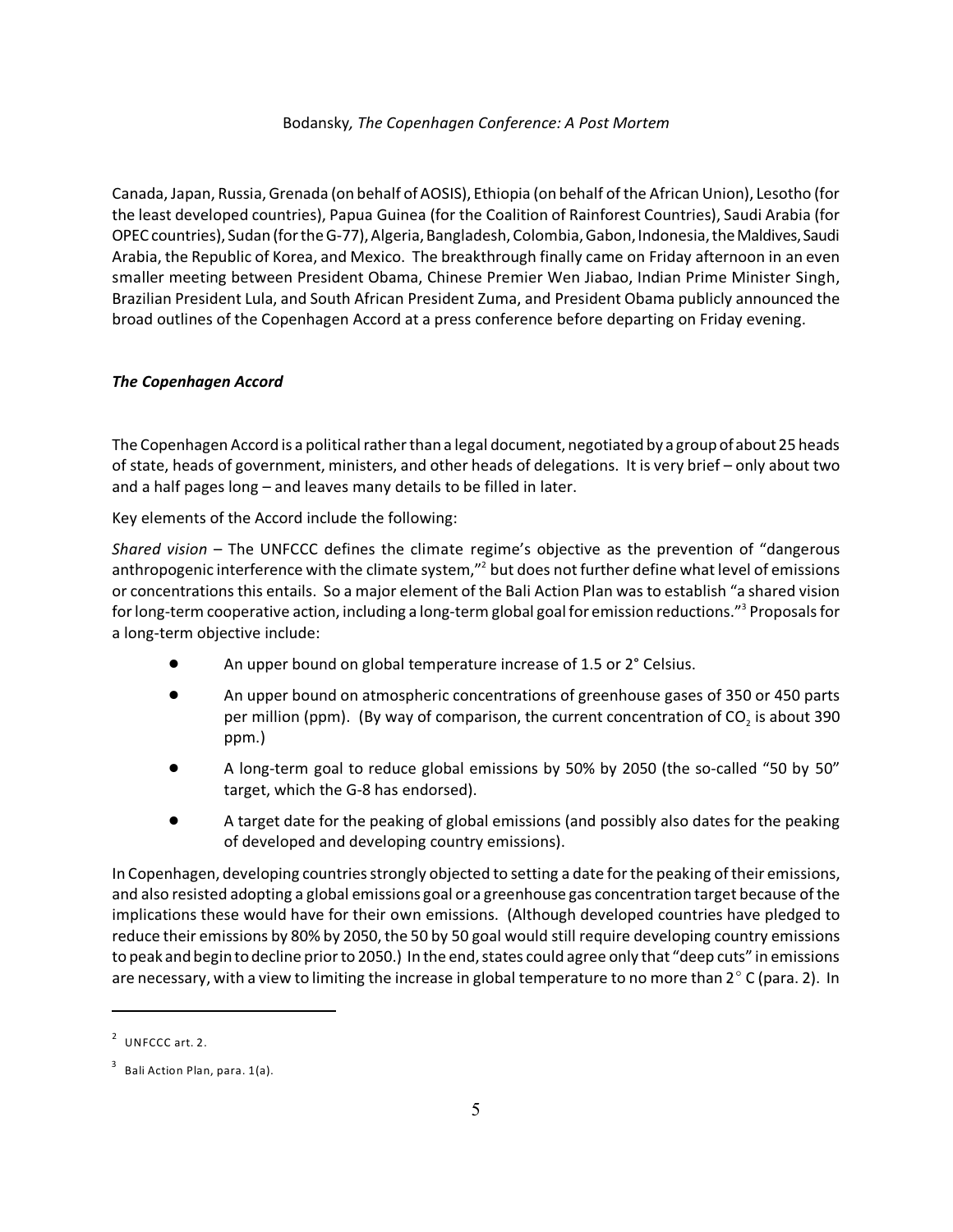deference to the Maldives and other small island states, which had pushed for a  $1.5^{\circ}$  limit on global temperature change, the Copenhagen Accord provides for consideration of a stronger long-term goal as part of the assessment of the Accord's implementation that will be completed by 2015 (para. 12).

*Developed country mitigation* – Over the past year, general consensus has emerged that developed countriesshould undertake economy-wide emissions targets for the post-2012 period, although countries have differed about:

- the stringency of these emissions limitation targets;
- ! the base-year from which emissions targets should be measured 1990 as the Kyoto Protocol provides or some other year such as 2005 (as US climate legislation provides) or 2000 (as Australia's emissions target uses);
- whether the targets should be defined using international accounting rules (as in Kyoto) or national legislation (as the US has proposed).

The Copenhagen Accord establishes a bottom-up process that allows each Annex I party to define its own target level, base year and accounting rules, and to submit its target in a defined format, for compilation by the UNFCCC Secretariat. Under the terms of the Accord, Annex I countries "commit to implement" their targets, individually or jointly, subject to international monitoring, reporting and verification (MRV) (para. 4).

*Developing country mitigation* – There has been widespread agreement that developing country NAMAs that receive international support should be subject to some type of international review, and that a "matching mechanism" should be established to link developing country proposals with financing by developed countries. This consensus is reflected in the Copenhagen Accord, which establishes a registry for listing NAMAs for which support is sought, and provides that supported NAMAs "will be subject to international measurement, reporting and verification in accordance with guidelines adopted by the COP" (para. 5).

The principal issues relating to developing country mitigation have related to "autonomous" mitigation actions – that is, emission reduction measures that do not receive any financial support from developed countries. Should these be purely a matter of national discretion, subject only to national reporting and verification? Or should they be internationalized in some fashion – for example, through inclusion in a schedule that is subject to international review? And, more generally, should developing country mitigation actions (both supported and autonomous) be expected to add up to a particular quantitative reduction below business as usual?

In Copenhagen, these issues became the principal bone of contention between the United States and China, with the United States and many other developed countries insisting on measurement, reporting, and some form of international review and China rejecting any international review. The Copenhagen Accord represents a torturous compromise (para. 5):

As with developed country emissions targets, it establishes a bottom-up process by which developing countries will submit their mitigation actions in a defined format, for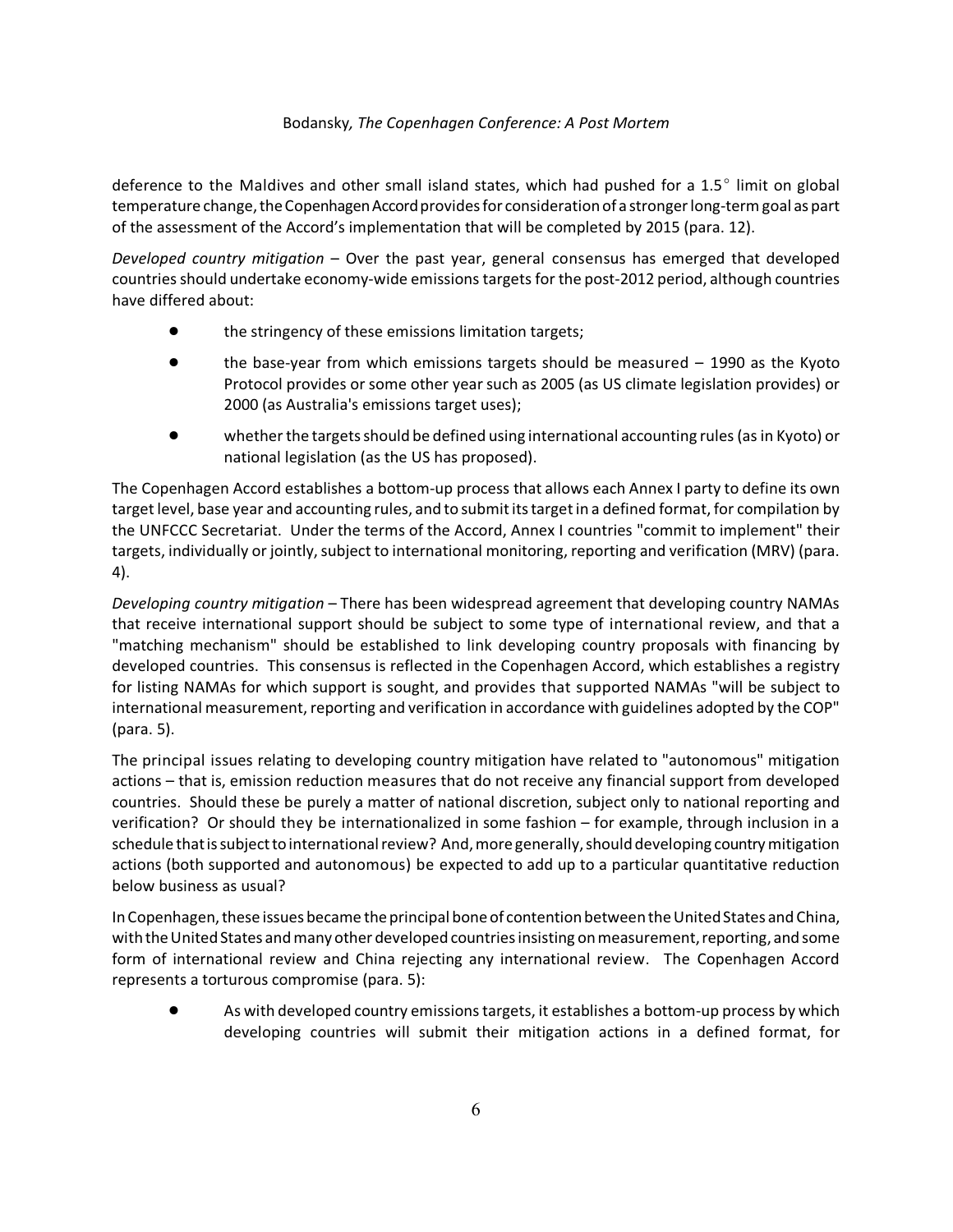compilation by the UNFCCC secretariat (including both autonomous and supported mitigation actions).

- It provides that Non-Annex I parties "will implement" these actions.<sup>4</sup>
- ! It provides that developing country mitigation actions will be subject to domestic MRV and that developing countries will report on the results of this domestic MRV in biennial national communications, with provisions for "international consultation and analysis under clearly defined guidelines that will ensure that national sovereignty is respected."

*Financial assistance* – Although states generally agree on the need for substantial new funding to help developing countries mitigate and adapt to climate change, they conceptualize this funding differently. The US and other developed countries see financial assistance, in essence, as part of an implicit *quid pro quo* linked to developing country mitigation commitments. Developing countries, in contrast, see it as payment of the "carbon debt" that they believe that developed countries owe for their historical emissions.

In Copenhagen, the discussions about financial support revolved around the typical issues: how much money, from what sources, and with what governance arrangements? The Copenhagen Accord addresses only the first of these issues, leaving the other two for future resolution. It creates a "collective commitment" for developed countriestoprovide "new and additionalresources … approaching \$30billion" in "fast start" money for the 2010-2012 period, balanced between adaptation and mitigation, and sets a longer-term collective "goal" of mobilizing \$100 billion per year by 2020 from all sources (public and private, bilateral and multilateral), but links this money to "meaningful mitigation actions and transparency on implementation" (para. 8). It calls for governance of adaptation funding through equal representation by developing and developed country parties, but does notestablish governancearrangementfor finance more generally. Finally, it calls for the establishment of a Copenhagen Green Climate Fund (GCF) (para. 10) as an operating entity of the UNFCCC's financial mechanism, as well as a High Level Panel to consider potential sources of revenue to meet the \$100 billion per year goal (para. 9), and provides that a "significant portion" of international funding should flow through the GCF (para. 8).

*Forestry* – In the run-up to Copenhagen, the potential to reduce emissions from deforestation and forest degradation (known as "REDD-plus") received considerable attention. The principal question has been whether to finance REDD-plus from public funds or by providing carbon credits. The Copenhagen Accord calls for the "immediate establishment" of a mechanism to help mobilize resources for REDD-plus from developed countries and acknowledges the "need to provide positive incentives" (para. 6), but does not resolve the issue of public vs. private support.

*Adaptation* – The Copenhagen Accord recognizes the "urgent" need for "enhanced action and international cooperation on adaptation," and agrees that "developed countriesshall provide adequate, predictable and sustainable financial resources, technology and capacity-building" to help implement developing country adaptation actions.

 $^{\rm 4}~$  In the case of least developed countries and small island developing states (SIDS), actions may be taken "voluntarily and on the basis of support" (para. 5).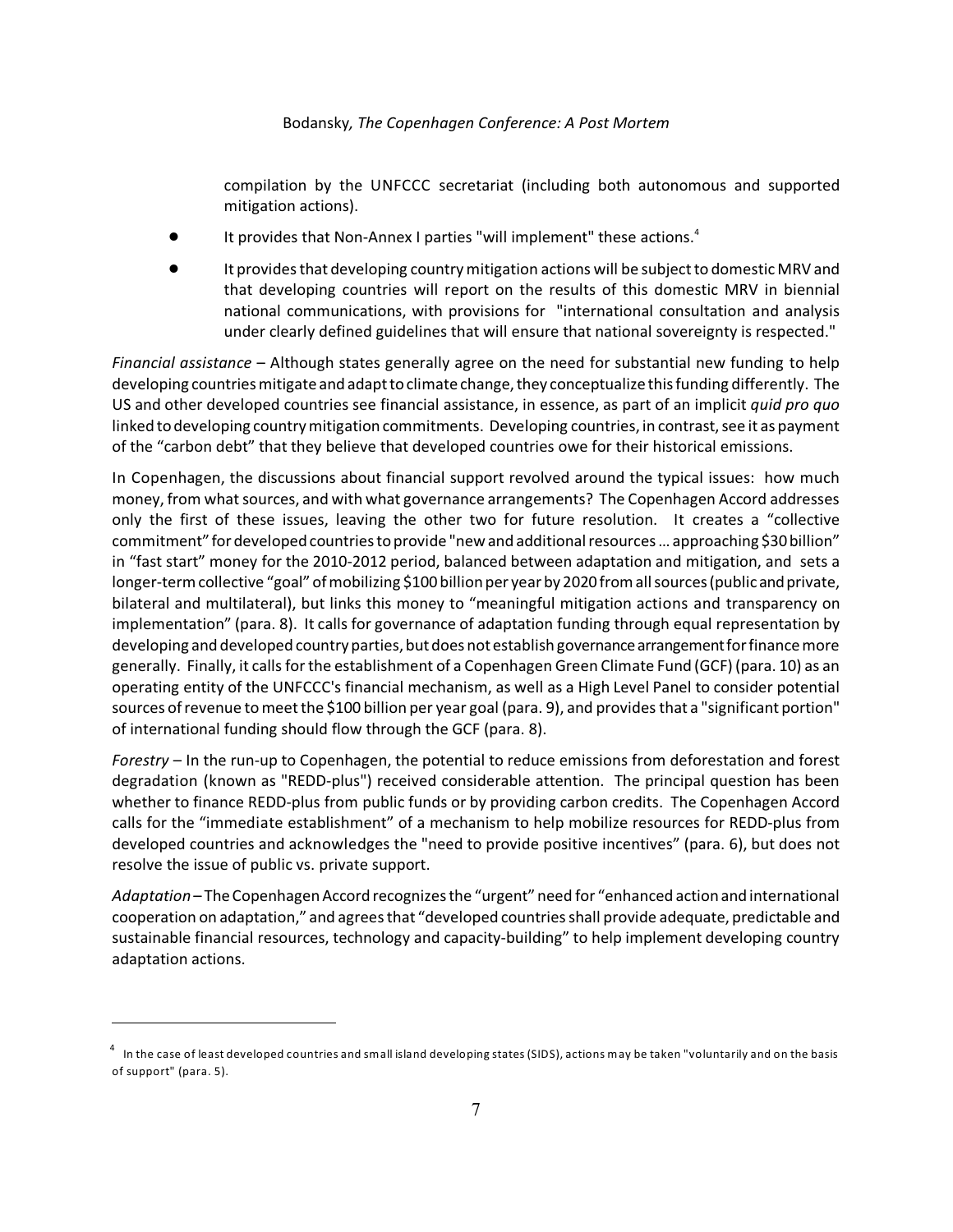*Monitoring, reporting and verification (MRV)* – As with the mitigation issue, the MRV discussions have concerned the level of MRV as well as the parallelism/differentiation between developed and developing country MRV. The Copenhagen Accord calls for "rigorous, robust and transparent" MRV of Annex I emissions reductions and financing, "in accordance with existing and any further guidelines adopted by the COP" (para. 4). As noted above, supported NAMAs by developing countries will be subject to international MRV "in accordance with guidelines adopted by the COP," while autonomous mitigation actions will be verified nationally and reported in national communications every two years, and will be subject to "international consultations and analysis" under international guidelines that ensure that national sovereignty is respected (para. 5).

*Legal form* – The Copenhagen Accord sidesteps the issues about the legal form of the post-2012 climate regime. Although the penultimate draft of the COP decision accompanying the Copenhagen Accord called for the completion of negotiations on a new"legallybinding instrument" at next year's conference in Mexico City, this reference was deleted from the final version. As a result, the questions of one vs. two outcomes and legal vs. non-legal form remain unresolved.

## *The Future of the Copenhagen Accord*

Following agreement on the Copenhagen Accord by heads of state and government, the remaining question the final night was how the Accord would be reflected in the official decisions of the conference. The Danes proposed that the Copenhagen Accord be adopted as a COP decision, which requires consensus (usually defined as the absence of formal objection). But a small group of countries that had played a spoiler role throughout the conference (led by Sudan, Venezuela, and Bolivia) objected, arguing that the negotiation of the Copenhagen Accord represented a "coup d'état" against the United Nations because it bypassed the formal meetings. After an all night session, the impasse was ultimately broken through a decision to "take note of" the Copenhagen Accord, giving it some status in the UNFCCC process but not as much as endorsement by the COP. Those countriesthatwish to"associate" themselves with the Copenhagen Accord are to notify the UNFCCC Secretariat, for inclusion in the list of countries in the chapeau.

As of February 10, 2010, the UN Secretariat had received submissions from more than 90 countries regarding their plans toreduce their GHG emissions and/or their wish tobe associated with the Copenhagen Accord. In many cases, countries providing information on their mitigation actions have explicitly "associated" themselves with the Copenhagen Accord, but a number of countries – most notably China and India – have not done so expressly. $5$ 

The Copenhagen Accord asserts thatit will be "operational immediately," butfullyoperationalizing its terms will require further acts – for example, the elaboration of the "guidelines" for "international consultations and analysis" of developing country communications, and the establishment of the various bodies envisioned in the Accord (a High Level Panel to study potentialsources of revenue, the Copenhagen Green

<sup>&</sup>lt;sup>5</sup> For an up-to-date summary of national submissions related to the Copenhagen Accord, see US Climate Action Network, "Who's on Board the Copenhagen Accord," <http://www.usclimatenetwork.org/policy/copenhagen-accord-commitments>.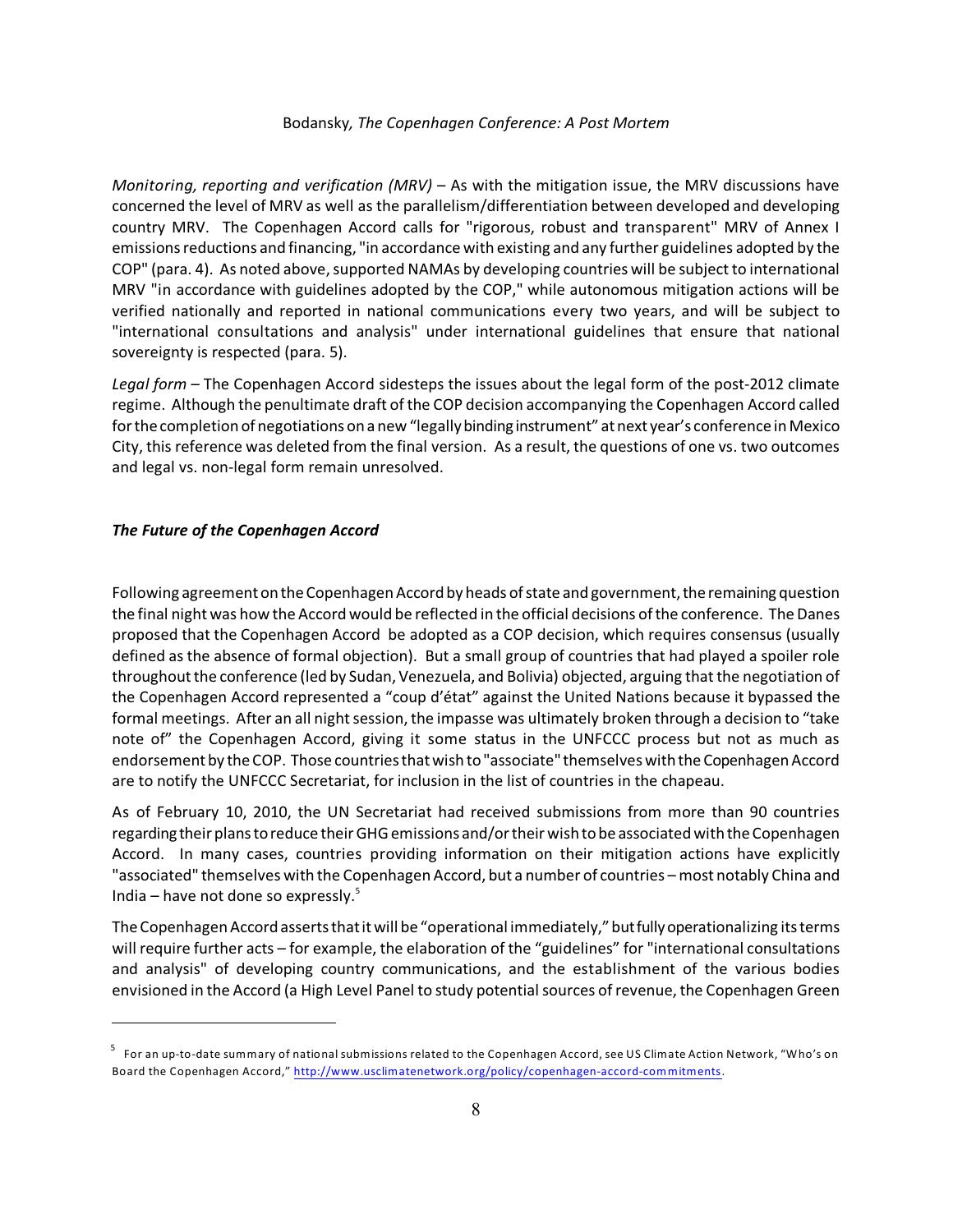Climate Fund, and a new Technology Mechanism). The terms of the Accord presume that this work will be carried out by the COP. But given the COP's inability to adopt the Copenhagen Accord, this presumption appears tenuous at best.<sup>6</sup> Thus, the future of the Accord may ultimately depend on the willingness of the "associators" group to elaborate the Copenhagen Accord on their own as an independent agreement.

Meanwhile, the COP decided toextend the mandate of the AWG-LCA , which will continue tomeet this year in parallel with the AWG-KP, "with a view to presenting the outcome of its work ... for adoption" at the Mexico City COP in late November-early December. It is hard to see what is likely to change, however, between now and Mexico City that would allow the AWGsto adopt a stronger result than the Copenhagen Conference. The two AWGs' will continue to work on the basis of the heavily bracketed draft decisions that were left unfinished in Copenhagen. And a proposal by the United States and others that the intended outcome should be a legally-binding agreement was opposed by India and Saudi Arabia, among others, and was notincluded in the COP decision extending the AWG-LCA's mandate, so the legal form of the intended outcome in Mexico City remains open.

#### *Concluding Observations*

Although the Copenhagen Accord has been criticized by some as inadequate or worse,<sup>7</sup> it represents a potentially significant breakthrough. True, the emission reduction pledges announced thus far do not put the world on a pathway to limiting climate change to  $2^{\circ}$  C, the ostensible long-term goal of the Accord.<sup>8</sup> But the participating states did agree to list their national actions internationally and to subject their actions to some form of international scrutiny. Plus, the Accord articulates a quantified long-term goal for the first time (holding globalwarming below 2° C) and puts significant new funds on the table, both for the short and medium terms.<sup>9</sup>

 $^6$  Indeed, Cuba has already challenged the authority of the UNFCCC Secretariat to compile submissions under the Copenhagen Accord from states regarding their willingness to associate themselves with the Accord and/or their national mitigation targets or actions.

 $^7$  Lavanya Rajamani, for example, says that the Accord "can plausibly be characterized as 'rotten" not just because it is weak and will not contain climate change in its current form, but also because even in this weak form it faces considerable legal and procedural challenges to its operationalization." Lavanya Rajamani, "Neither Fish Nor Fowl" (Feb. 2010), <http://www.cprindia.org>. Similarly, Navroj Dubash refers to the Accord as a "paper-thing coverup of what was a near complete failure," and suggests that Copenhagen may "represent[] the worst possible outcome – the overlay of a thin veneer of success over what is a deeply flawed outcome, perpetuating a process that is unable to overcome entrenched differences." Navroz K. Dubash, *Copenhagen: Climate of Mistrust*, 44 ECONOMIC & POLITICAL WEEKLY 8, 10 (Dec. 29. 2009).

 $^{\rm 8}$  Kelly Levin and Rob Bradley, "Comparability of Annex I Emission Reduction Pledges," World Resources Institute Working Paper, Feb. 2010; Ecofys, Climate Action Tracker, "Ambition of Only Two Developed Countries Sufficiently Stringent for  $2^{\circ}$  C" (Feb. 2, 2010), <http://www.climateactiontracker.org.> But according to Andrew Light of the Center for American Progress, the pledges put on the table thus far could achieve as much as two-thirds of the emissions reductions needed to achieve the 2°C target. Andrew Light, "Progress from the Copenhagen Accord" (Center for American Progress, Feb. 9, 2010), [http://www.americanprogress.org/issues/2010/02/copenhagen\\_progress.html](http://www.americanprogress.org/issues/2010/02/copenhagen_progress.html).

<sup>&</sup>lt;sup>9</sup> For a similar view, see David Doniger, "The Copenhagen Accord: A Big Step Forward" (Dec. 21, 2009), <u><http://switchboard.nrdc.org>.</u>